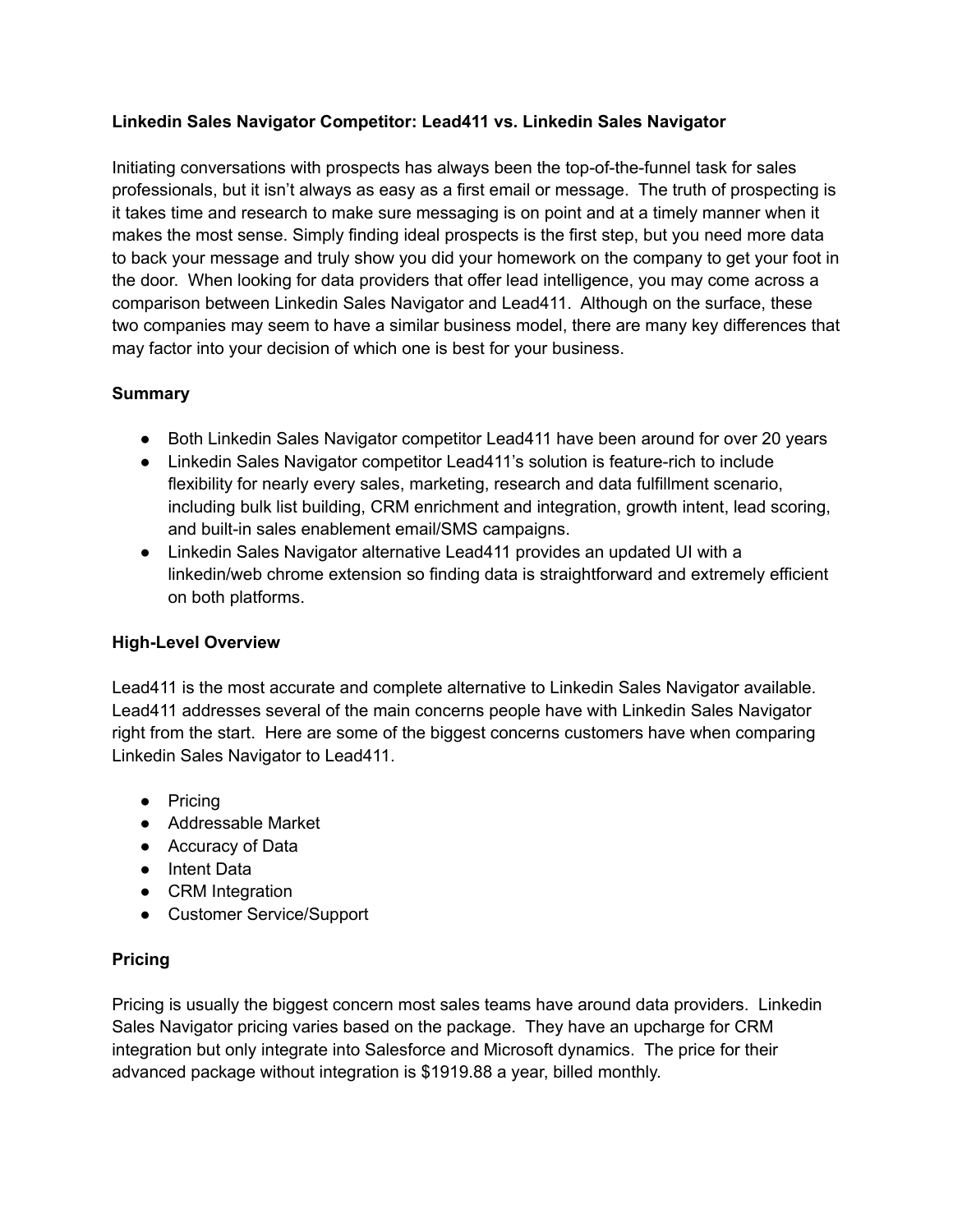Lead411 offers flexible terms and pricing. A one seat limited enterprise account starts at \$5000 per year.

| <b>PRICING</b>                                           | lead411                               | <b>Linked</b> in<br>SALES NAVIGATOR |
|----------------------------------------------------------|---------------------------------------|-------------------------------------|
| <b>Free Trial Offered</b>                                | Yes                                   | Yes                                 |
| <b>Tiered Pricing Offered</b>                            | <b>Yes</b>                            | Yes                                 |
| Enterprise - Starting Price per<br>Year/1 User           | \$5000                                | \$1919.88                           |
| Number of Exports Offered<br>(Lowest Enterprise Pricing) | 12K Email or Phone<br>Exports/Unlocks | 2500 profile views per month        |
| <b>Unlimited Pricing Available</b>                       | Yes                                   | No.                                 |
| Pay on a Monthly Basis                                   | Yes                                   | Yes                                 |
| <b>Bulk Exporting</b>                                    | Yes                                   | No.                                 |
| <b>Price Includes Customer</b><br>Support and Training?  | Yes                                   | No.                                 |

# **Addressable Market**

Having actionable data in the right categories is important to locate the right contacts within an ICP (Ideal Customer Profile). Both Lead411 and Linkedin Sales Navigator cover a variety of industries across multiple countries.

There are several main differences in the data features provided between Linkedin Sales Navigator and Lead411. The Main difference is accuracy. Linkedin is dependent on their users to update data. Currently, Linkedin advertises that only 43% of their network is active, meaning a majority of the network could be stall users, retired, fake accounts or no longer using the platform.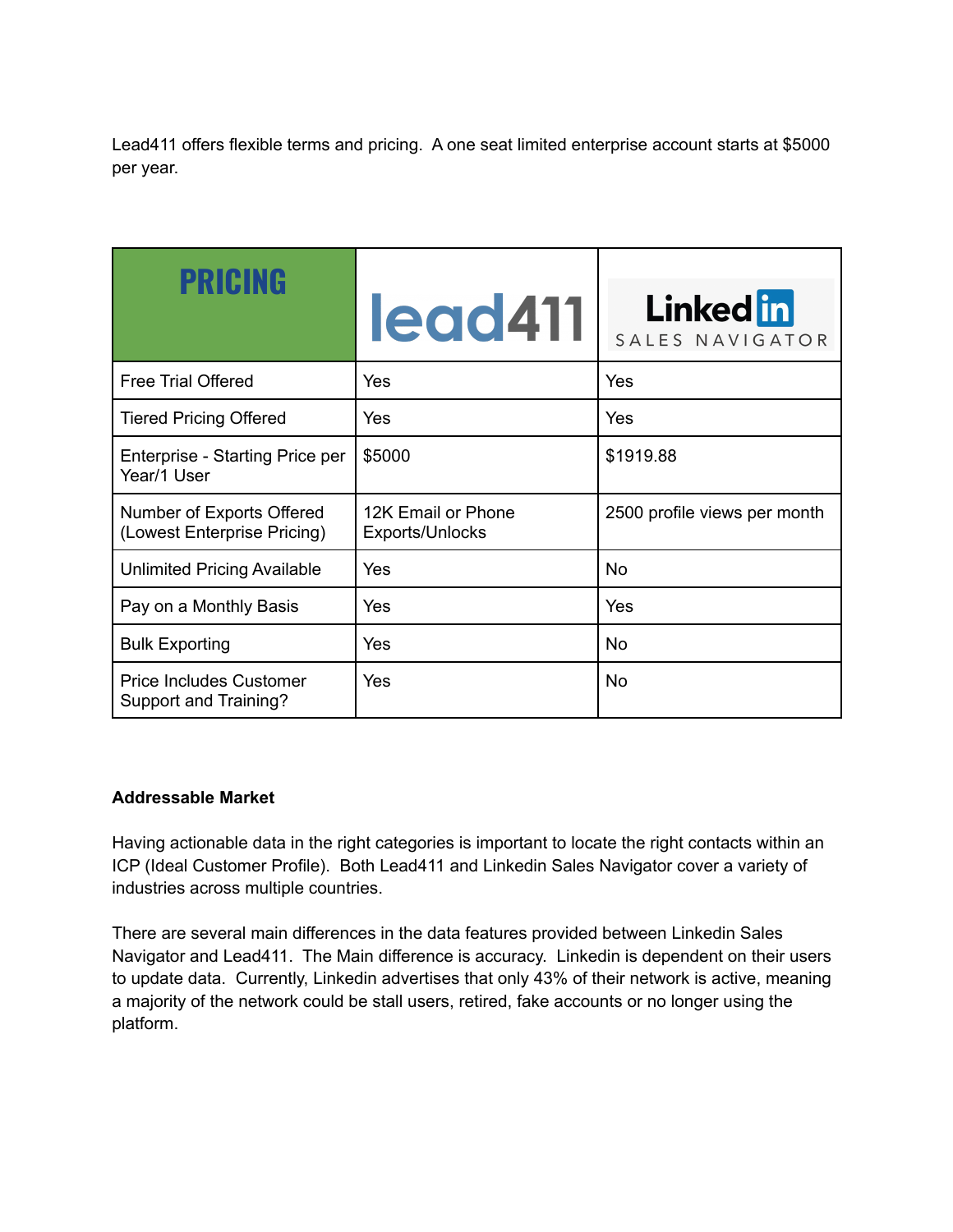Lead411 has multiple data sources and a sophisticated verification process that is unmatched in the industry, leading to a 96% proven accuracy rate. This means less time wasted with bad data, better direct dials and verified emails, growth intent data and mass export options.

| <b>DATA FEATURES</b>                    | <b>legd411</b>              | <b>Linked</b> in<br>SALES NAVIGATOR                                        |
|-----------------------------------------|-----------------------------|----------------------------------------------------------------------------|
| <b>Number of Contacts</b><br>Advertised | 450M                        | 722M of which 310M (43%)<br>are currently active                           |
| <b>Verified Email Addresses</b>         | Yes                         | <b>No</b>                                                                  |
| <b>Direct Dial Phone Numbers</b>        | Yes                         | <b>No</b>                                                                  |
| Frequency of Re-Verification            | Minimum of Every 3 Months   | None                                                                       |
| <b>B2B Data</b>                         | Yes                         | Yes                                                                        |
| <b>International Data</b>               | Yes                         | Yes                                                                        |
| <b>Technology Stack Data</b>            | Yes                         | Yes                                                                        |
| Intent Data                             | Yes                         | <b>No</b>                                                                  |
| Revenue Data                            | Yes                         | <b>No</b>                                                                  |
| <b>Location Data</b>                    | Yes                         | Yes                                                                        |
| <b>Recent Company Awards</b>            | Yes                         | <b>No</b>                                                                  |
| <b>Employee Skills</b>                  | Yes                         | Yes                                                                        |
| <b>Currently Hiring</b>                 | Yes                         | Yes                                                                        |
| <b>Organization Charts</b>              | <b>No</b>                   | <b>No</b>                                                                  |
| <b>CRM Lead Enrichment</b>              | Yes with and Mass Exporting | Yes - Advanced Plus<br>package only - Salesforce<br>and Microsoft Dynamics |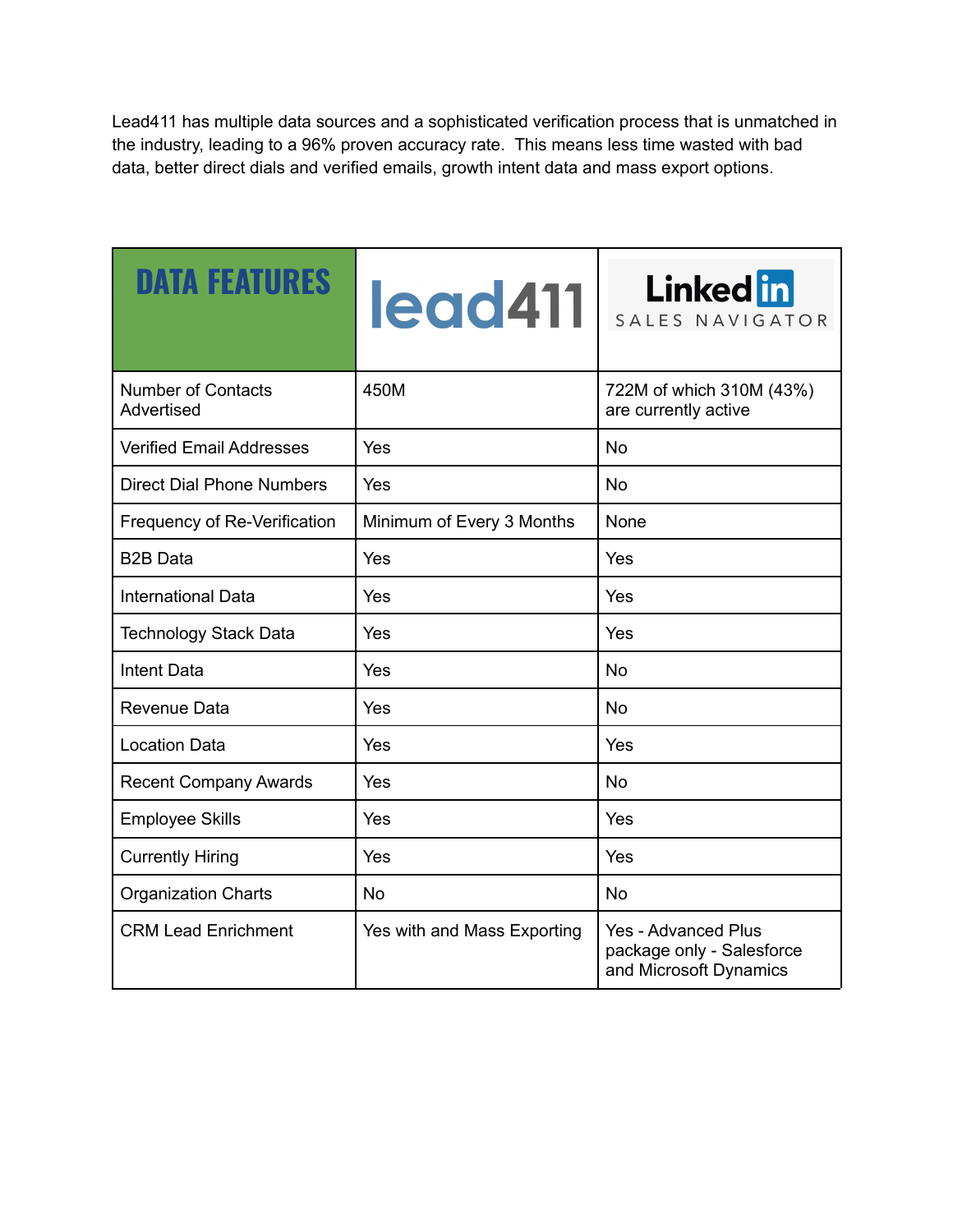## **Accuracy of Data**

The accuracy of a data provider is one of the most critical evaluations necessary to determine the right fit for an organization. Data accuracy depends on a number of key factors including, overall source of the data, ethical collection of data, frequency of verification, and overall security and compliance of both local and federal laws.

The main difference between Lead411 data collection and Linkedin Sales Navigator's data collection is, Linkedin Sales Navigator collects data via users but no further verification process occurs. This results in Linkedin Sales Navigator only being able to advertise a 43% accuracy rate, well below any common data provider industry standard.

Lead411 offers a Chrome extension, which allows customers to go on to the Linkedin platform, look up prospects and have Lead411 verify the data, to ensure it is accurate and usable.

### **Intent Data**

Linkedin Sales Navigator does not currently provide Intent Data.

Lead411 provides Growth Intent data through the Triggers feature. Growth Intent triggers show certain companies within a specific ICP that are hiring, expanding locations, receiving funding, releasing a new IPO and more. These indicators show which companies have money and need to sustain growth through addition of future solutions and services. These indicators can also fuel data from other types of Intent. For example, if you see that a company is looking at your website, or digesting content, or comparing your company on a review website, you can look up this company to find out if they are in growth mode, and reach out with a better conversation to start a business relationship. Lead411 offers growth intent and news at **no additional cost** at the enterprise level.

| <b>INEWS AND INTENT I</b><br><b>FFATIIRFS</b> | legd411 | <b>Linked</b> in<br>SALES NAVIGATOR |
|-----------------------------------------------|---------|-------------------------------------|
| <b>Press Releases</b>                         | Yes     | <b>No</b>                           |
| <b>Funding Announcements</b>                  | Yes     | <b>No</b>                           |
| <b>Employee New Data</b>                      | Yes     | Yes                                 |
| <b>Employee Updated Data</b>                  | Yes     | Yes                                 |
| <b>Employee New Role/Position</b>             | Yes     | Yes                                 |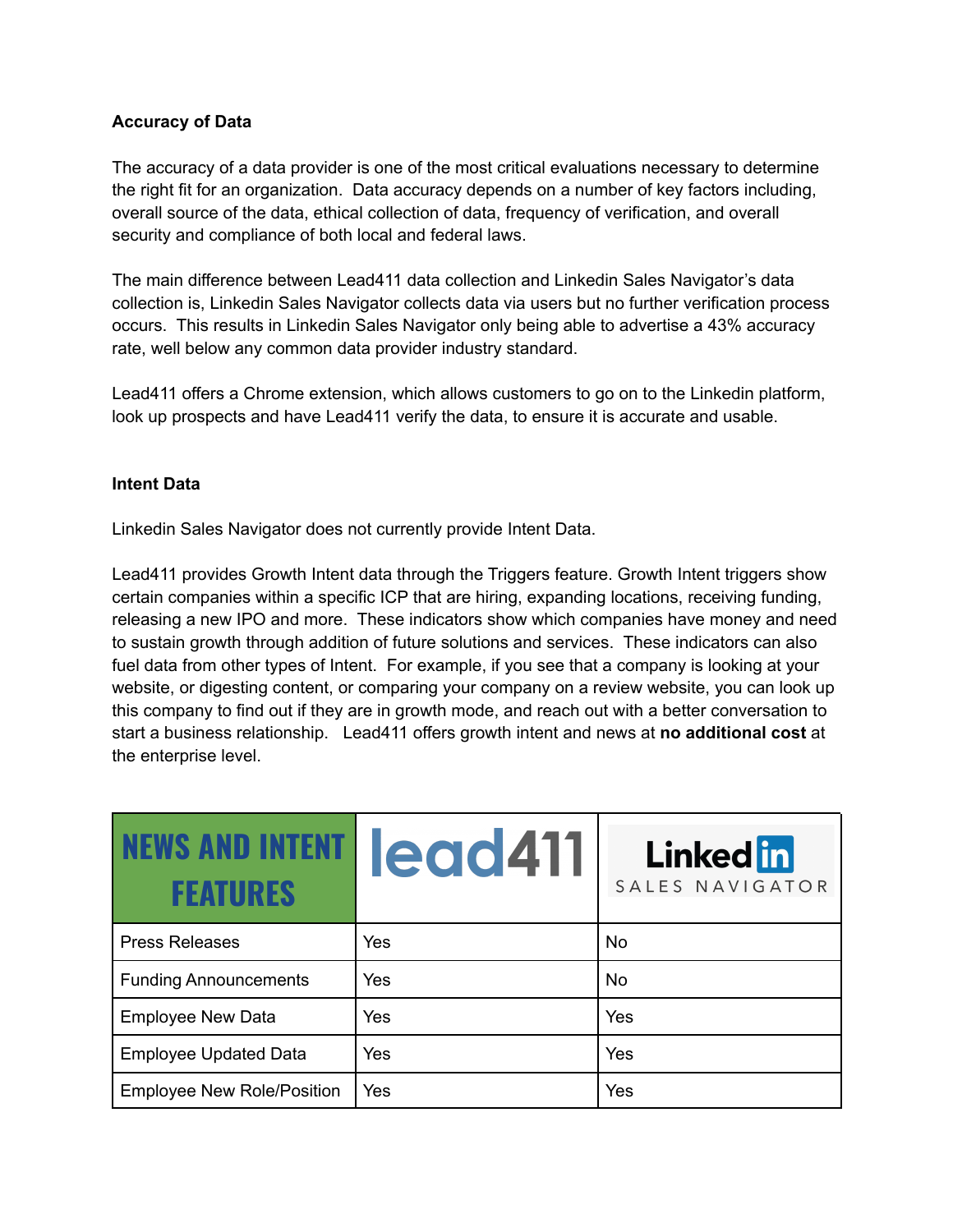| <b>Executive Hire</b>                     | Yes        | <b>No</b> |
|-------------------------------------------|------------|-----------|
| <b>New Location Opening</b>               | Yes        | <b>No</b> |
| <b>Job Openings</b>                       | <b>Yes</b> | <b>No</b> |
| <b>IPO</b>                                | <b>Yes</b> | <b>No</b> |
| <b>New Contract Awarded</b>               | Yes        | <b>No</b> |
| <b>Hiring Plans</b>                       | Yes        | <b>No</b> |
| <b>Company Awards</b>                     | Yes        | <b>No</b> |
| <b>Keyword Content Intent</b><br>Tracking | <b>No</b>  | <b>No</b> |

# **CRM Integration**

Here is a list of CRM Integrations available in both Linkedin Sales Navigator and Lead411. Lead411 does offer an API. The only CRM's that Linkedin Sales Navigator integrates with are Salesforce and Microsoft Dynamics. Lead411 offers bulk Data Append, API and CRM pushes.

| CRM<br><b>INTEGRATIONS</b> | lead411 | <b>Linked</b> in<br>SALES NAVIGATOR |
|----------------------------|---------|-------------------------------------|
| SalesForce                 | Yes     | Yes                                 |
| <b>MS Dynamics</b>         | Yes     | Yes                                 |
| Zoho CRM                   | Yes     | <b>No</b>                           |
| Insightly                  | Yes     | <b>No</b>                           |
| SugarCRM                   | Yes     | <b>No</b>                           |
| Highrise                   | Yes     | <b>No</b>                           |
| Pipedrive                  | Yes     | <b>No</b>                           |
| Keap                       | Yes     | <b>No</b>                           |
| Vtiger                     | Yes     | <b>No</b>                           |
| Capsule CRM                | Yes     | <b>No</b>                           |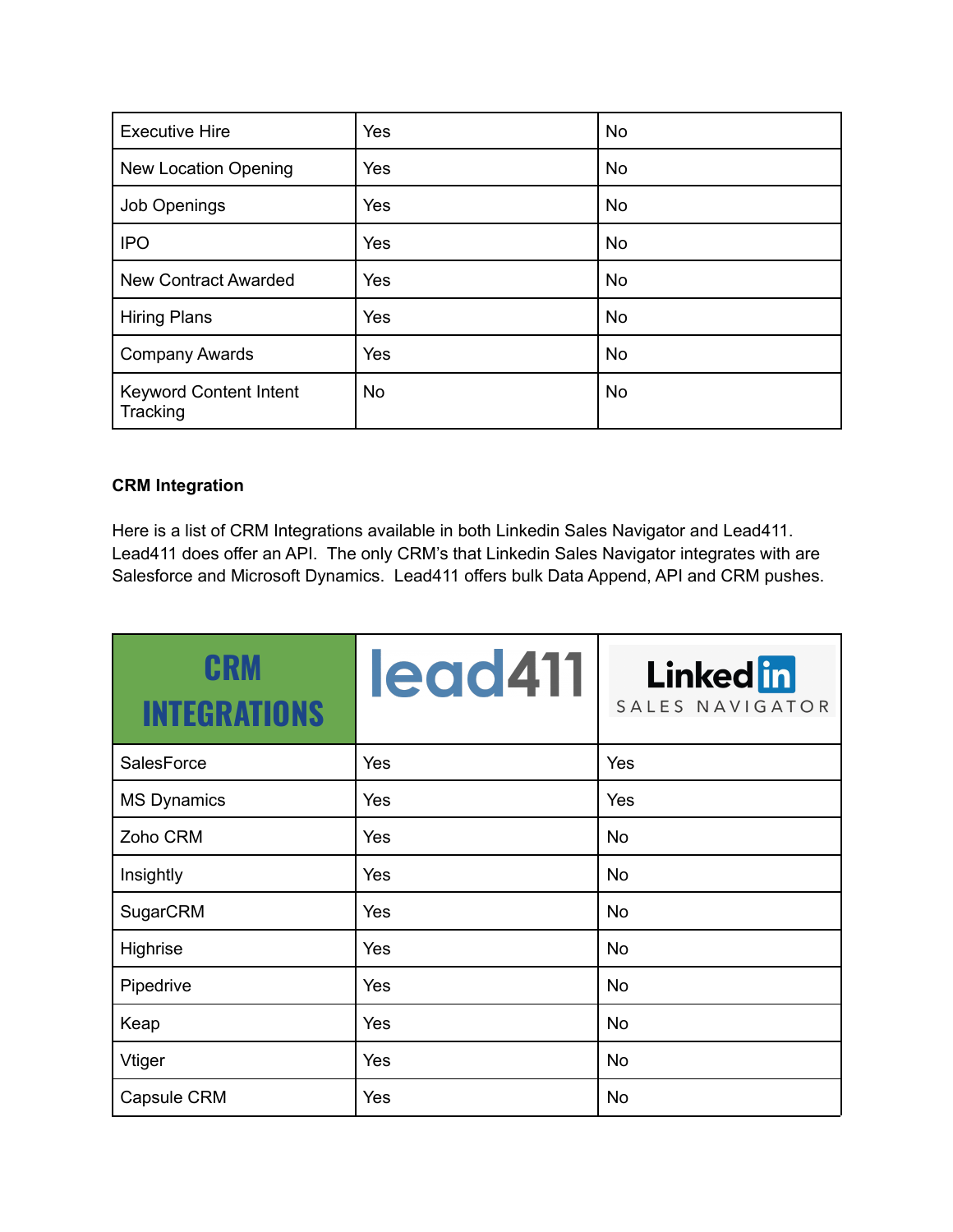| <b>Nutshell CRM</b> | Yes       | <b>No</b> |
|---------------------|-----------|-----------|
| Pipeline CRM        | Yes       | <b>No</b> |
| Close.io            | Yes       | <b>No</b> |
| ZenDesk             | Yes       | <b>No</b> |
| PersistIQ           | Yes       | <b>No</b> |
| HubSpot             | Yes       | <b>No</b> |
| QuickMail.io        | Yes       | No        |
| Google              | Yes       | Yes       |
| Agile CRM           | Yes       | <b>No</b> |
| Less Annoying       | Yes       | <b>No</b> |
| SalesLoft           | Yes       | <b>No</b> |
| <b>Bullhorn</b>     | <b>No</b> | <b>No</b> |
| PCRecruiter         | Yes       | <b>No</b> |
| FreshSales CRM      | Yes       | <b>No</b> |
| Marketo             | <b>No</b> | <b>No</b> |
| Copper              | Yes       | <b>No</b> |
| MS Dynamics 365     | Yes       | <b>No</b> |
| Outreach.io         | Yes       | <b>No</b> |
| Salesfusion         | Yes       | <b>No</b> |

### **Customer Service/Support**

Customer service and support are important to get the most out of any SaaS product and B2B data platforms are no exception. It's important to get answers to questions quickly and clearly in order to understand all the best tips, tricks and features and quickly realize a positive R.O.I.

Linkedin Sales Navigator offers a dedicated relationship manager at the Advanced level and basic chat support at the Core level.

Lead411 offers 2 hours of customer support for enterprise accounts after signing up to help get the most data out of the platform and improve adoption rates across teams. If you want to